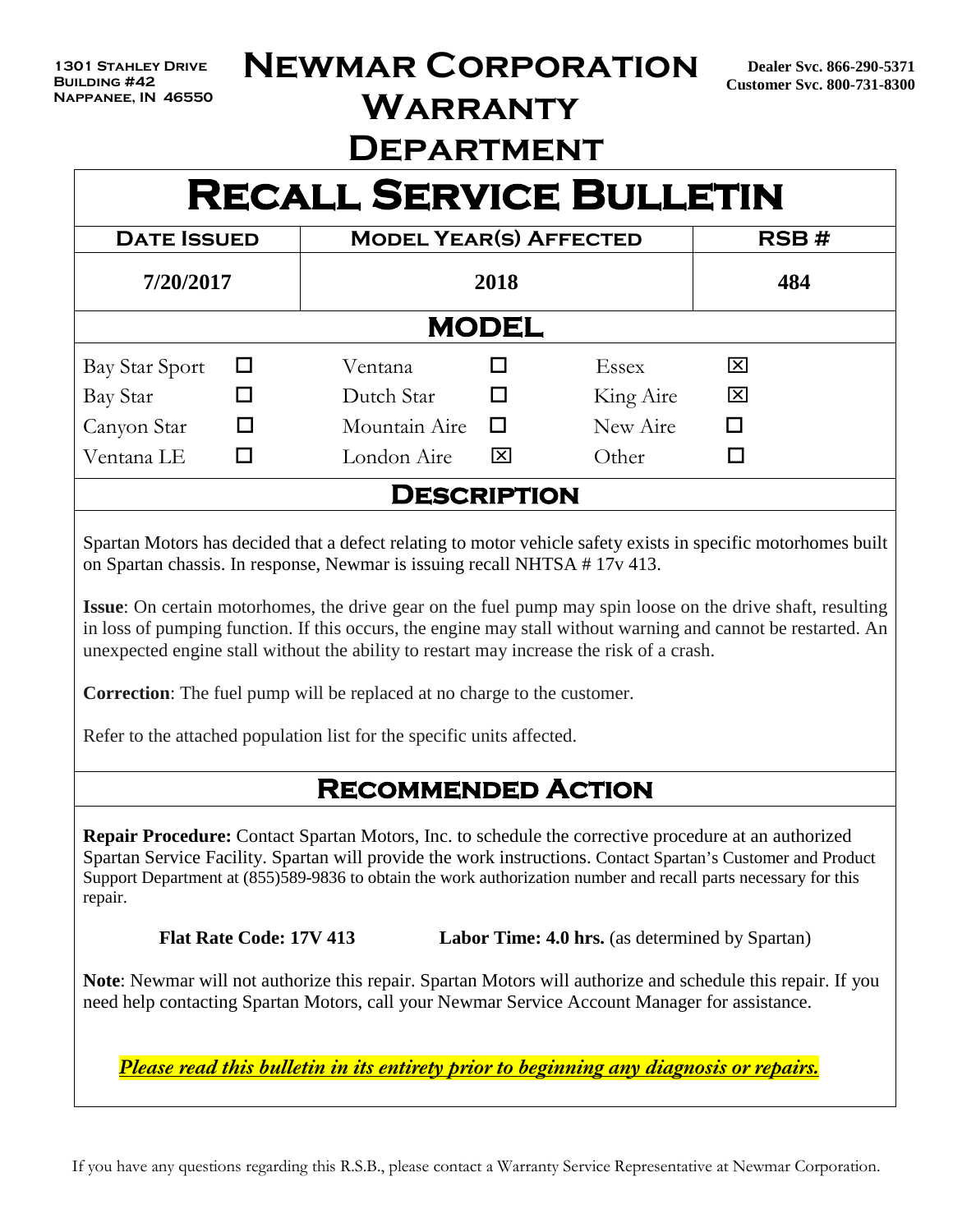

Dear Valued Customer,

Enclosed you will find information pertaining to Newmar recall campaign number 17V 413, which corresponds to Spartan Chassis' recall campaign number 17015. Please call Spartan Chassis at 1-800-543-4277 option "0" to locate a qualified service center near you. If you have any additional questions or concerns please feel free to contact our Customer Service Department at 1-800-731-8300 or email us at **customerservice@newmarcorp.com** for assistance.

Thank You, Newmar Corporation Customer Service Department 1301 Stahley Drive Nappanee, IN 46550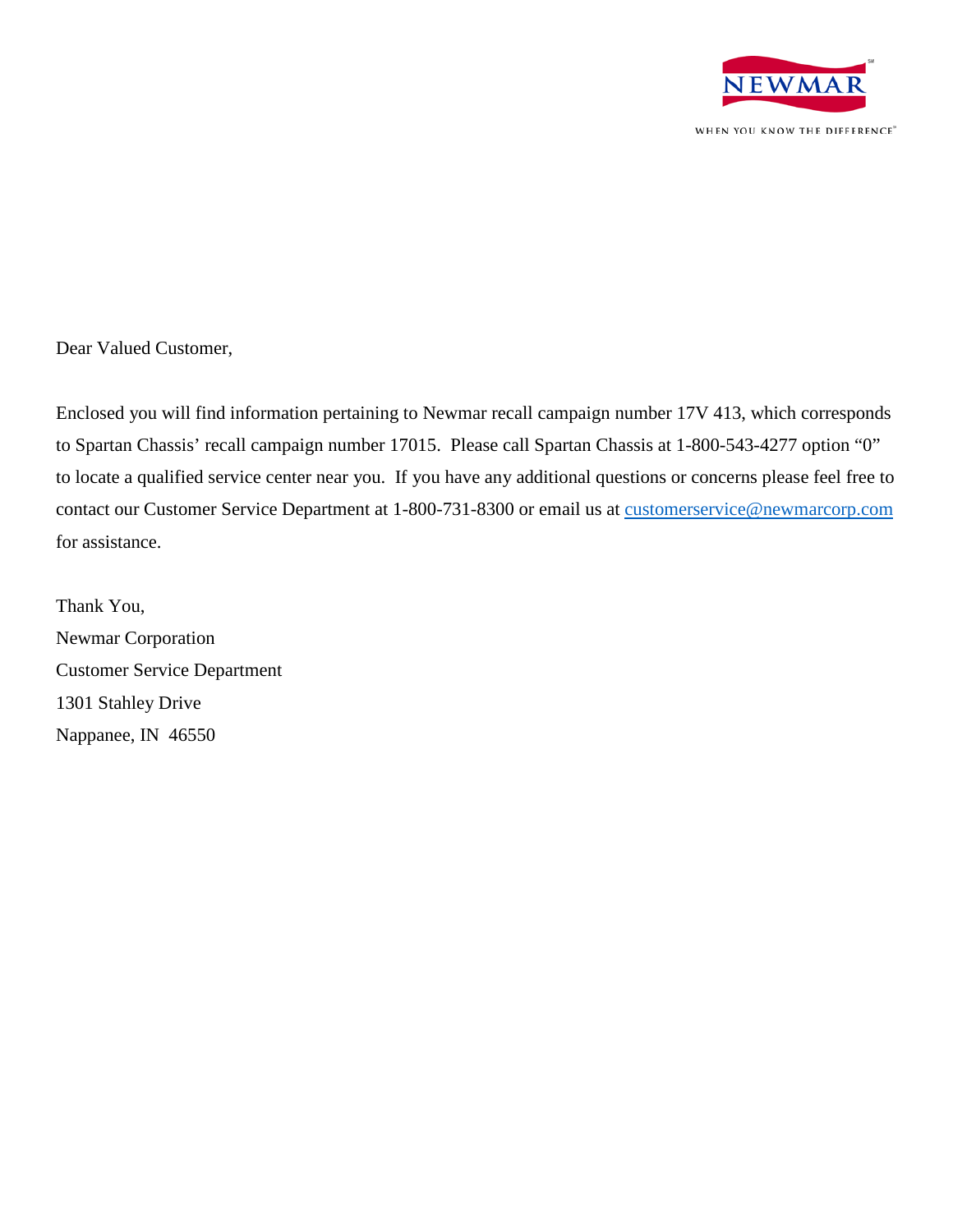

WHEN YOU KNOW THE DIFFERENCE

## NEWMAR CORPORATION

Date: July 17, 2017 Re: Newmar Corporation – Motor Vehicle Recall Notification

#### Subject:Recall Campaign No.: 17V 413

This notice is sent to you as a Newmar Dealer in accordance with the requirements of the National Traffic and Motor Vehicle Safety Act. Newmar Corporation has decided that a defect which relates to motor vehicle safety exists in specific Newmar recreational vehicles.

The National Traffic and Motor Vehicle Safety Act requires that each vehicle which is subject to a recall campaign of this type must be satisfactorily repaired within a reasonable time after the owner has tendered it for repair. A failure to adequately repair within 60 days after tender of a vehicle is prima facie evidence of failure to repair within a reasonable time. To avoid providing these problematic solutions, every effort must be made to promptly schedule an appointment with each owner and to repair their vehicle as soon as possible. Vehicle owners are being notified of this recall. If the condition is not remedied within a reasonable time, they are instructed on how to contact the National Highway Traffic Safety Administration.

#### **REASON FOR THIS RECALL**

*In response to notification from Spartan Motors, Newmar Corporation has decided that a defect which relates to motor vehicle safety exists in specific motorhomes built on Spartan chassis.* 

On certain motorhomes, the drive gear on the fuel pump may spin loose on the drive shaft, resulting in loss of pumping function. If this occurs, the engine may stall without warning and cannot be restarted. An unexpected engine stall without the ability to restart may increase the risk of a crash. Correction: the fuel pump will be replaced at no charge to the customer.

#### **The motorhomes require immediate service. Continued use poses a potential safety hazard.**

#### **DEALER CAMPAIGN RESPONSIBILITY**

*Dealers are to provide to all customers/owner vehicles the service of completing this campaign at no charge to the customer/owner regardless of vehicle age, vehicle mileage, or ownership at the time of repair.*

#### **REPAIR PROCEDURE**

Cummins will provide the work instructions.

#### **If you should have any questions please contact the Newmar service department at: 1-866-290-5371.**

Thank you for your cooperation.

Sincerely,

Newmar Corporation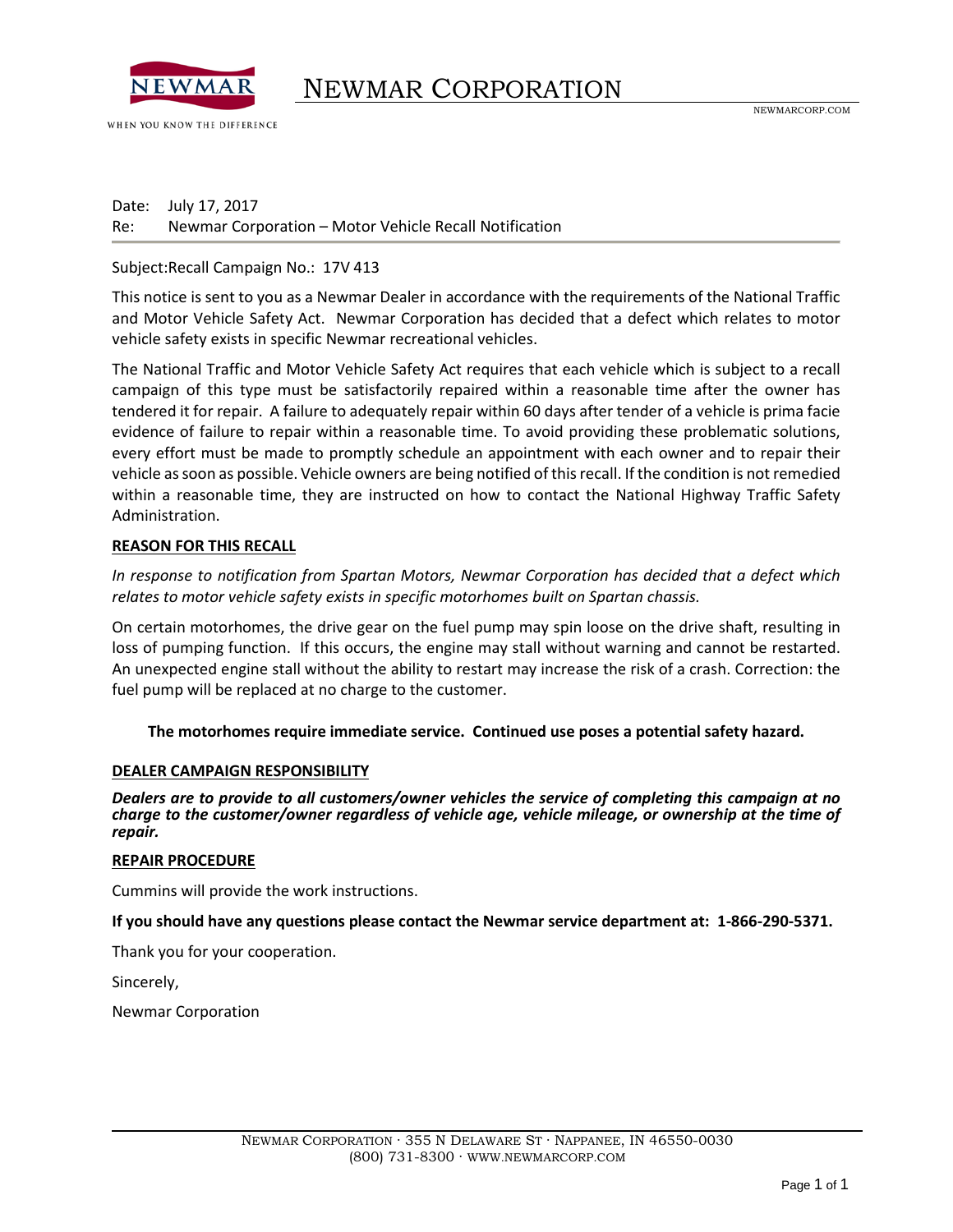

NEWMAR CORPORATION

NEWMARCORP.COM

### **IMPORTANT SAFETY RECALL**

This notice applies to your vehicle VIN. #

Date: July 17, 2017 Motor Vehicle Recall Notification - Recall Campaign No. 17V 413

Dear Valued Customer:

This notice is sent to you in accordance with the requirements of the National Traffic and Motor Vehicle Safety Act.

#### **REASON FOR THIS RECALL**

*Newmar Corporation has decided that a defect which relates to motor vehicle safety exists in specific motorhomes built on Spartan chassis. This recall is the result of information provided to us by Spartan Motors.*

On certain motorhomes, the drive gear on the fuel pump may spin loose on the drive shaft, resulting in loss of pumping function. If this occurs, the engine may stall without warning and cannot be restarted. An unexpected engine stall without the ability to restart may increase the risk of a crash. Correction: the fuel pump will be replaced at no charge to the customer.

#### **The motorhomes require immediate service. Continued use poses a potential safety hazard.**

#### **The Safety Risk**

The engine may stall without warning and cannot be restarted. An unexpected engine stall without the ability to restart may increase the risk of a crash.

#### **WHAT WE WILL DO**

Cummins will provide owners of all affected motorhomes a remedy for the potential defect at no charge for parts or labor. This remedy consists of replacing the defective fuel pump with a new fuel pump.

#### **WHAT YOU NEED TO DO**

As this defect does affect motor vehicle safety, it is recommended that you call **Cummins Care at 1-800- 286-6467**, **when contacting Cummins please refer to Cummins Field Campaign C1909 "X15 CM2350 X116B Fuel Pump Drive Gear Safety Campaign. You may also contact Spartan Motors at 1-800-543-4277 opt. 0** to identify a service center near you and schedule the work to be completed.

If you need further assistance contact the Newmar service department immediately at 1-800-731-8300. An associate will assist you in making an appointment to have this repair completed.

#### **Federal regulations require that any vehicle lessor receiving this recall notification must forward a copy of this notice to the lessee within ten days.**

*If you have had the repair performed before receiving this letter, you may be eligible to receive reimbursement for the cost of obtaining a pre-notification remedy. For additional information contact Newmar Corporation at:*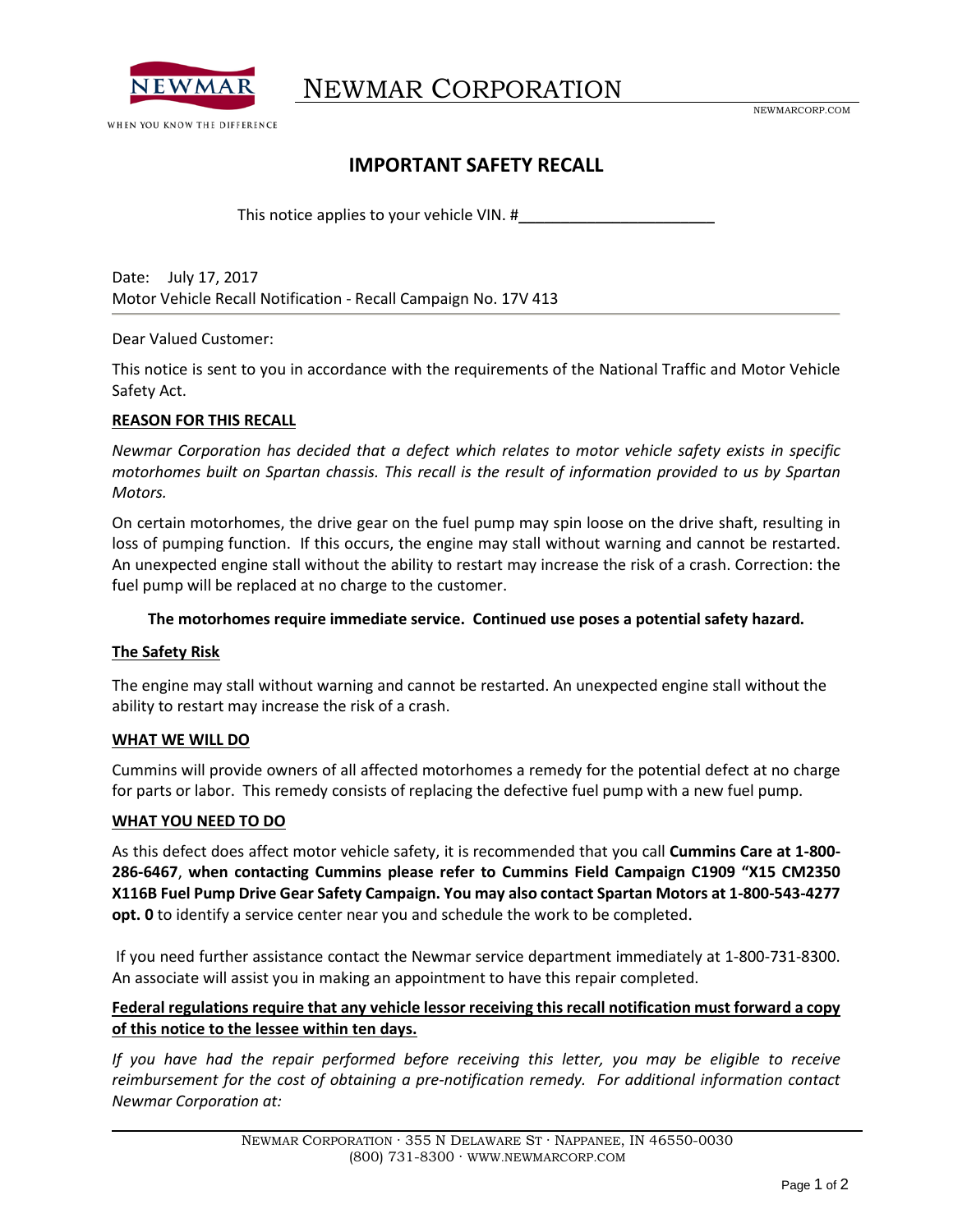**Service Department** Newmar Corporation 355 N Delaware St Nappanee, IN 46550-0030

Authorized Chassis Service Facility, are best equipped to obtain parts and provide service to ensure your vehicle is corrected as promptly as possible. HOWEVER, if you take your vehicle to your Authorized Chassis Service Facility on the scheduled date and this condition is not remedied on that date or within five days; please contact the Newmar Corporation Customer Service Department at 1-800-731-8300. You may also submit a complaint to the Administrator, National Highway Traffic Safety Administration, 1200 New Jersey Ave., SE., Washington DC 20590; or call the toll-free Vehicle Safety Hotline at 1-888-327-4236 (TTY: 1-800- 424-9153); or go t[o http://www.safercar.gov.](http://www.safercar.gov/)

If you no longer own this vehicle, please furnish us the complete name and address of the person or dealership you sold or traded your vehicle to. Thank you for your cooperation.

Your safety and satisfaction with your Newmar product is important to us and we regret any inconvenience to you.

Sincerely,

Newmar Corporation